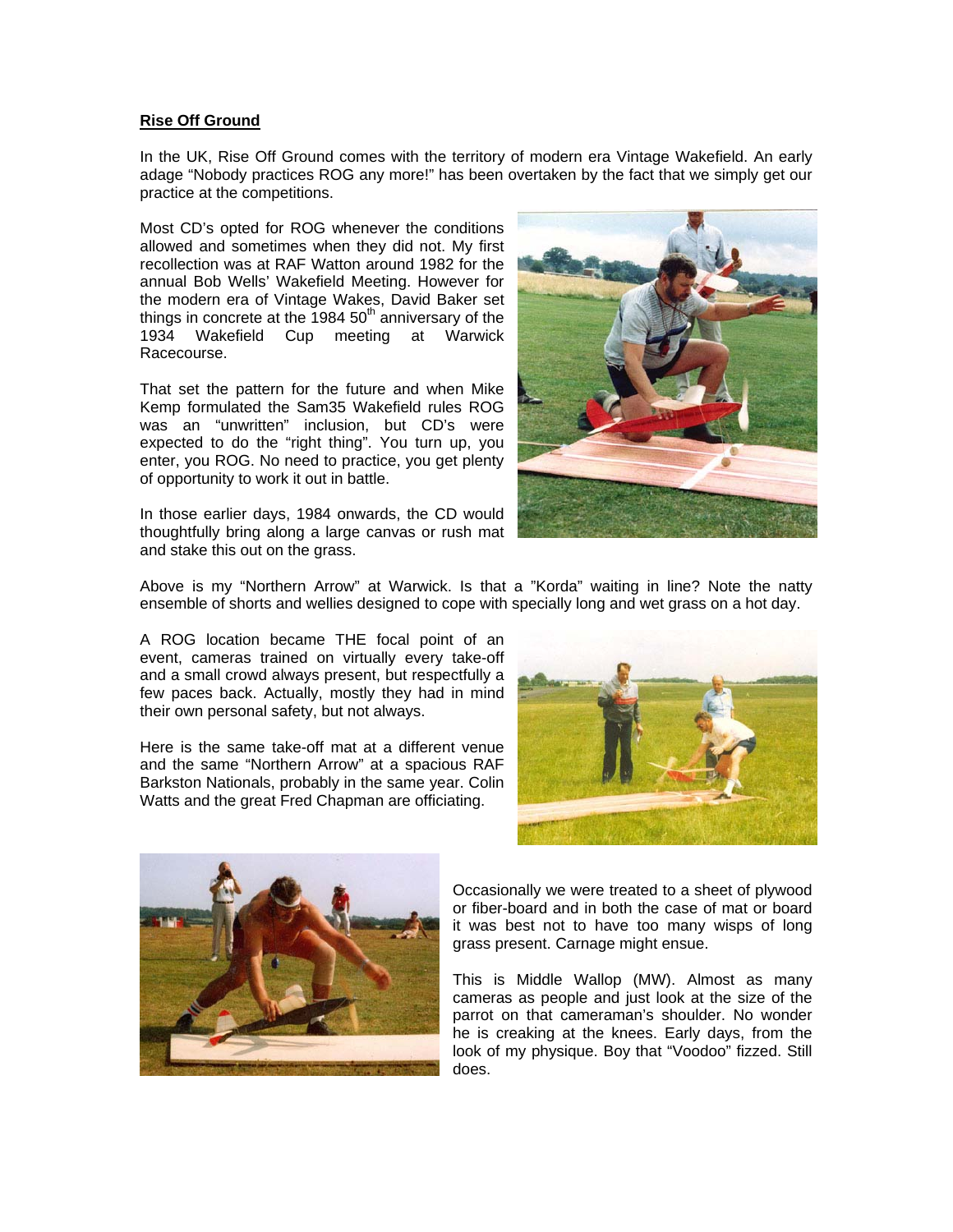When David Baker started organizing the 1066 Euro Bashes at MW, within a year he had a splendid round take-off table constructed and painted with great artistry. It became a perpetual focal point of these three days of meetings for nearly 15 years. With so many of us feeling our

age, rumor had it that David thought he could only enforce ROG if the contestants did not have bend their knees down to ground level. In reality then, I suppose, our acronym should be ROT? (tee hee)

Here is "Le Vibrant" attempting to ROG from the ubiquitous MW take-off table but she had this habit of going flat and right for 100 feet and scaring any onlookers clean out of their socks. Off the ground, "Le Vibrant" does not have this habit (Is that what they mean by "ground effect"?). Waiting in line is Sam35Speaks' "Rubber Column" guru Andrew Longhurst.



Two more images of the MW table this time with the "Northern Arrow". Longhurst and William Beales (son of David) are waiting in line. William subsequently made the UK F1B team on several occasions for World and European championships during the 1990's.

In the second shot, "Northern Arrow" was held together with drafting tape for all three rounds and this fly-off flight, following a wizard prang off the table in round one. The timekeeper here is Brian Yearley, Dave Baker's son-in-law. In his right hand he is holding my binos and radio tracking receiver. Tracking was allowed for fly-off's, but not rounds!

Notice that the table looks partially legless, careworn and somewhat hilly. Apart from being used for only three days annually, it spent the rest of its life in an old caravan parked at MW. Over the years the caravan became more ventilated and its contents, including the table, suffered as a result. Eventually the caravan and all its contents were stolen and vandalized. I think the thieves destroyed everything in disappointment of the condition of its contents.

Finally, and more recently at RAF Odiham, the very potent 11 oz "New Look" contends with yours truly ("Does my bum look big in this?") for the heaviest relic on show that day. Note the quite steep takeoff angle that single U/C leg might generate, if required, to ROG from unfriendly grass (see later). Odiham is a magnificent site but it has two drawbacks. First, the security is tight and requires pre-registration. And second, frequently, the military fly in some helios so everything goes on hold, which can seriously shorten the day if they do it too often.